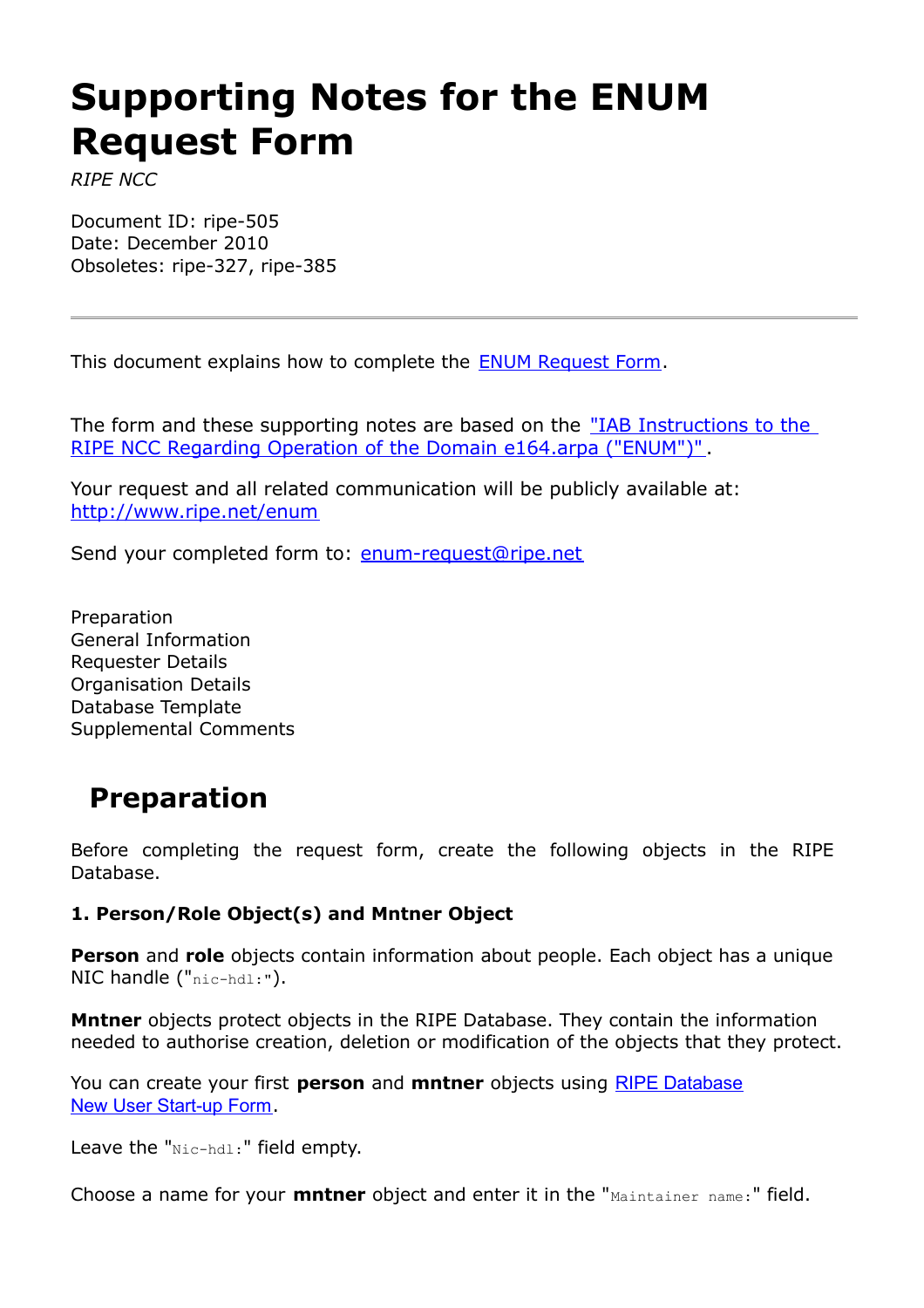| <b>Person Object</b> |                              |          |
|----------------------|------------------------------|----------|
|                      |                              |          |
|                      |                              |          |
|                      |                              |          |
|                      | Person: John Smith           | $^\star$ |
|                      |                              |          |
| Nic-hdl:             |                              |          |
|                      |                              |          |
|                      | Address: High Street 12      |          |
|                      | St. Mery Mead                | $\star$  |
|                      | Essex, UK                    |          |
|                      |                              |          |
|                      | Phone: +44 1737 892 004      | $^\star$ |
|                      |                              |          |
|                      |                              | $^\star$ |
|                      | Email: johnsmith@example.com |          |
|                      |                              |          |

The nic-hdl has a fixed format. If you are not sure what to enter, leave it blank and it will be generated for you. For further details about nic-hdls see RIPE Database User Manual-Getting Started.

| <b>Maintainer Object</b>     |                                                                            |         |
|------------------------------|----------------------------------------------------------------------------|---------|
| Maintainer name: EXAMPLE-MNT |                                                                            |         |
|                              | Password:                                                                  | $\star$ |
| Password (again):            |                                                                            | $\star$ |
|                              | If you leave the maintainer name field blank it will be generated for you. |         |

| <b>Accept Terms and Conditions</b>               |  |  |
|--------------------------------------------------|--|--|
|                                                  |  |  |
|                                                  |  |  |
| I accept the RIPE Database Terms and Conditions. |  |  |
|                                                  |  |  |
|                                                  |  |  |
| Create!                                          |  |  |
|                                                  |  |  |
|                                                  |  |  |

When you receive the message "**Succeeded!**", make a note of your "**person nic-hdl"** and **"maintainer name"**. You will need them later.

You can create additional **person** and **role** objects and also change the objects you already created using [webupdates.](https://www.ripe.net/webupdates)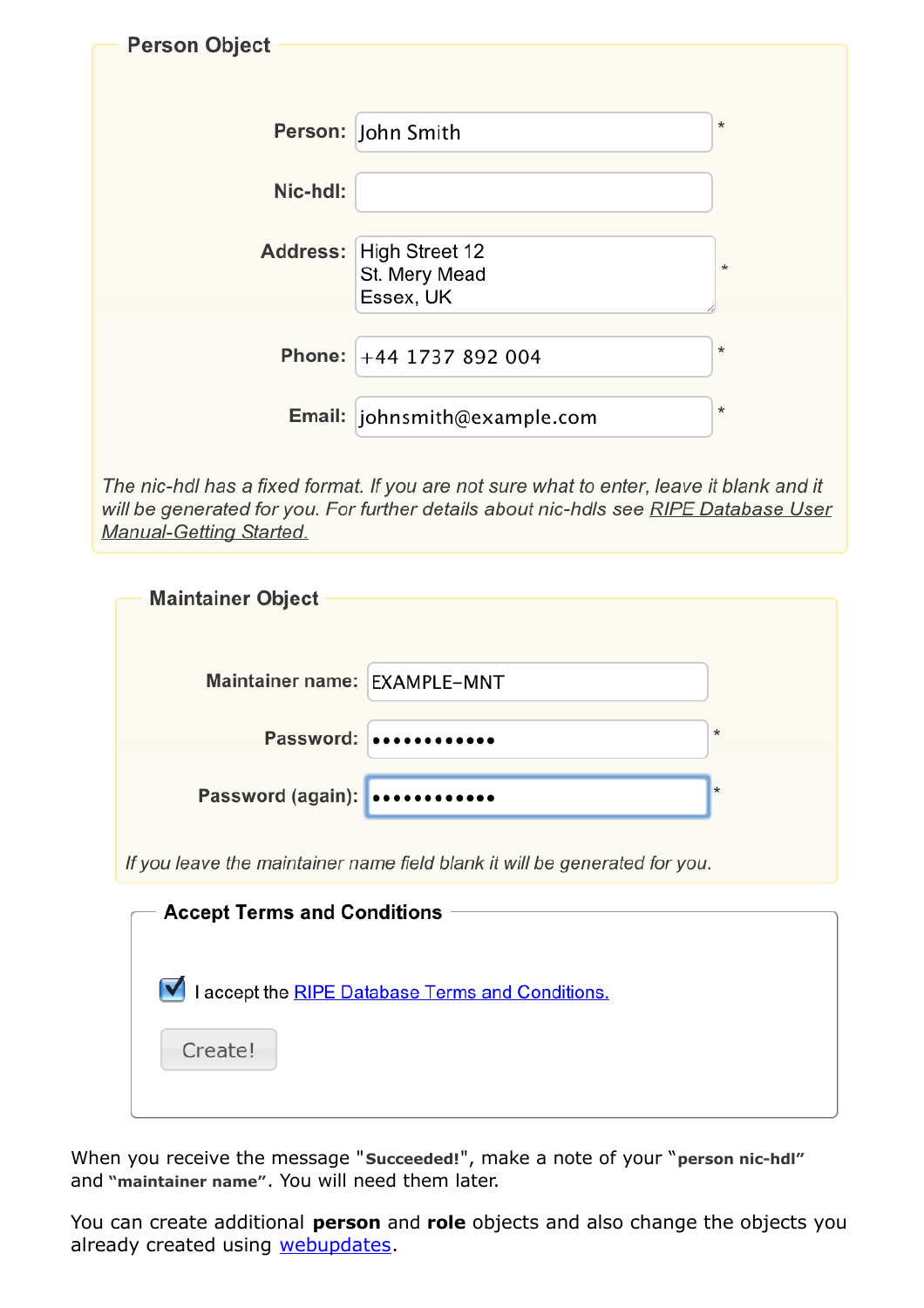#### **2. Organisation Object**

**Organisation** objects contain information about organisations. Each object has a unique organisation ID ("organisation:"). You can create **organisation** objects using [webupdates.](https://www.ripe.net/webupdates)

Enter "AUTO-1" in the "organisation:" field.

Enter "OTHER" in the "org-type:" field.

Enter the name of your **mntner** object in the "mnt-ref:" and "mnt-by:" fields.

Add a "password" field and enter the password for your **mntner** object in cleartext.

| organisation: AUTO-1                                                                                             | $P \equiv$                                                                       |  |
|------------------------------------------------------------------------------------------------------------------|----------------------------------------------------------------------------------|--|
|                                                                                                                  | $\left  \cdot \right $<br>킨트<br>org-name: Arctic Telecom                         |  |
|                                                                                                                  | 킨트<br>$+$ $+$<br>org-type: NON-REGISTRY                                          |  |
|                                                                                                                  | $+$ $+$<br>리<br>Frostlane 1-3<br>address: 0135 NN Ice-Valley<br>Northern Nowhere |  |
|                                                                                                                  | 관리비회图<br>e-mail:  johnsmith@example.com                                          |  |
|                                                                                                                  | <u>리티비+ ★</u><br>mnt-ref: EXAMPLE-MNT                                            |  |
|                                                                                                                  | <u> 리 티 +   +   +  </u><br>mnt-by: EXAMPLE-MNT                                   |  |
|                                                                                                                  | 귀 티 +   +   +<br>changed: johnsmith@example.com                                  |  |
| source: RIPE                                                                                                     | $+ + $<br>$P =$                                                                  |  |
| <u> 리티치</u><br>$\times$<br>password:   ************                                                              |                                                                                  |  |
| Add a field<br>after<br>the $ $ source<br>Add New Field: Password<br>$\blacktriangledown$<br>$\mathbb{Z}$ Field. |                                                                                  |  |
| ⊠ Force New                                                                                                      |                                                                                  |  |
| Submit Update<br>Switch View                                                                                     |                                                                                  |  |

When you receive the message "Create SUCCEEDED: [organisation] ORG-XYZ-RIPE", make a note of the new organisation ID (ORG-XYZ-RIPE). You will need it later.

You should now have:

- at least one **person/role** object
- **•** one **mntner** object
- **•** one **organisation** object

You can use these in the ENUM [Request](http://www.ripe.net/ripe/docs/enum-request.html) Form.

# **General Information**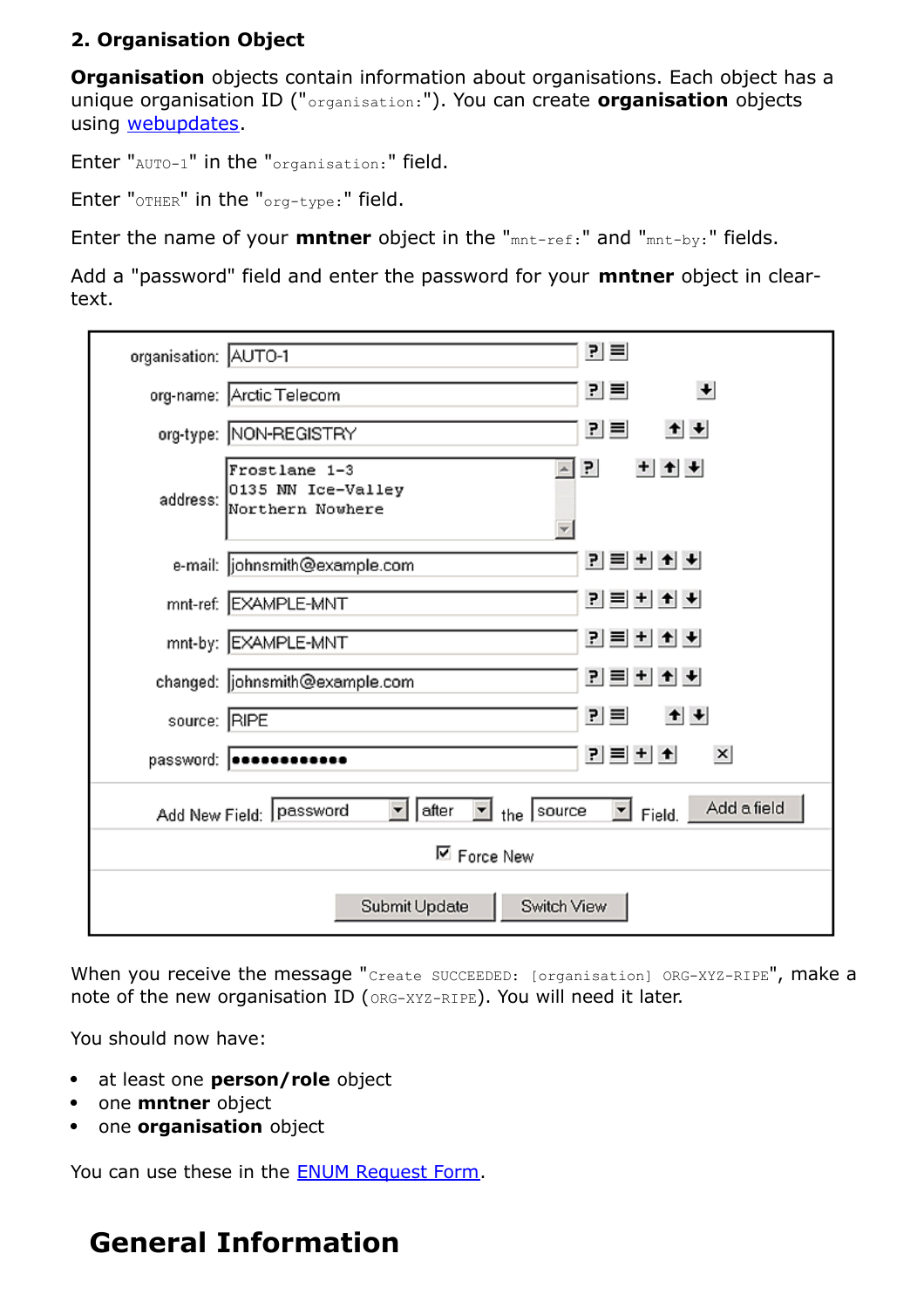```
#[GENERAL INFORMATION]#
%
% Please do not change the value of the two fields below.
request-type: enum
form-version: 1.0
```
Do not change the value of the "request-type:" and "form-version:" fields.

#### **Requester Details**

```
#[REQUESTER DETAILS]#
%
% Please add your contact details.
name: John Smith
phone: +123 45 678910
fax-no: +123 45 678911
email: john@bluelight.ripe.net
```
Enter your contact details.

Use the international dialling code (for example, +31 for the Netherlands,) in the "phone:" and "fax-no:" fields.

# **Organisation Details**

```
#[ORGANISATION DETAILS]#
%
% Which organisation is requesting the delegation?
legal-organisation-name: Arctic Telecom
organisation-location: Frostlane 1-3, 0135 NN Ice-Valley, Northern Nowhere
website: http://www.arctictelecom.net
```
Enter the legal name and primary location of the organisation that is requesting the delegation in the "legal-organisation-name:" and "organisation-location:" fields. If this organisation has a website, enter its URL in the " website:" field.

### **Database Template**

```
#[DATABASE TEMPLATE]#
%
% Please complete all of the fields below.
domain: 9.9.9.8.e164.arpa
descr: Arctic Telecom
org: ORG-BEI1-RIPE
admin-c: JS6381-RIPE
tech-c: JS6381-RIPE
zone-c: JS6381-RIPE
nserver: iceberg1.arctic-telecom.net
nserver: titanic.penguin.ripe.net
mnt-by: EXAMPLE-MNT
changed: hostmaster@ripe.net
source: RIPE
```
Enter a fully qualified domain name for the requested delegation in the " $\Delta_{\text{omain}}$ " field (without a trailing dot). The domain name consists of the the country's E.164 code, written in reverse, with each digit separated by a dot. For example, the country code